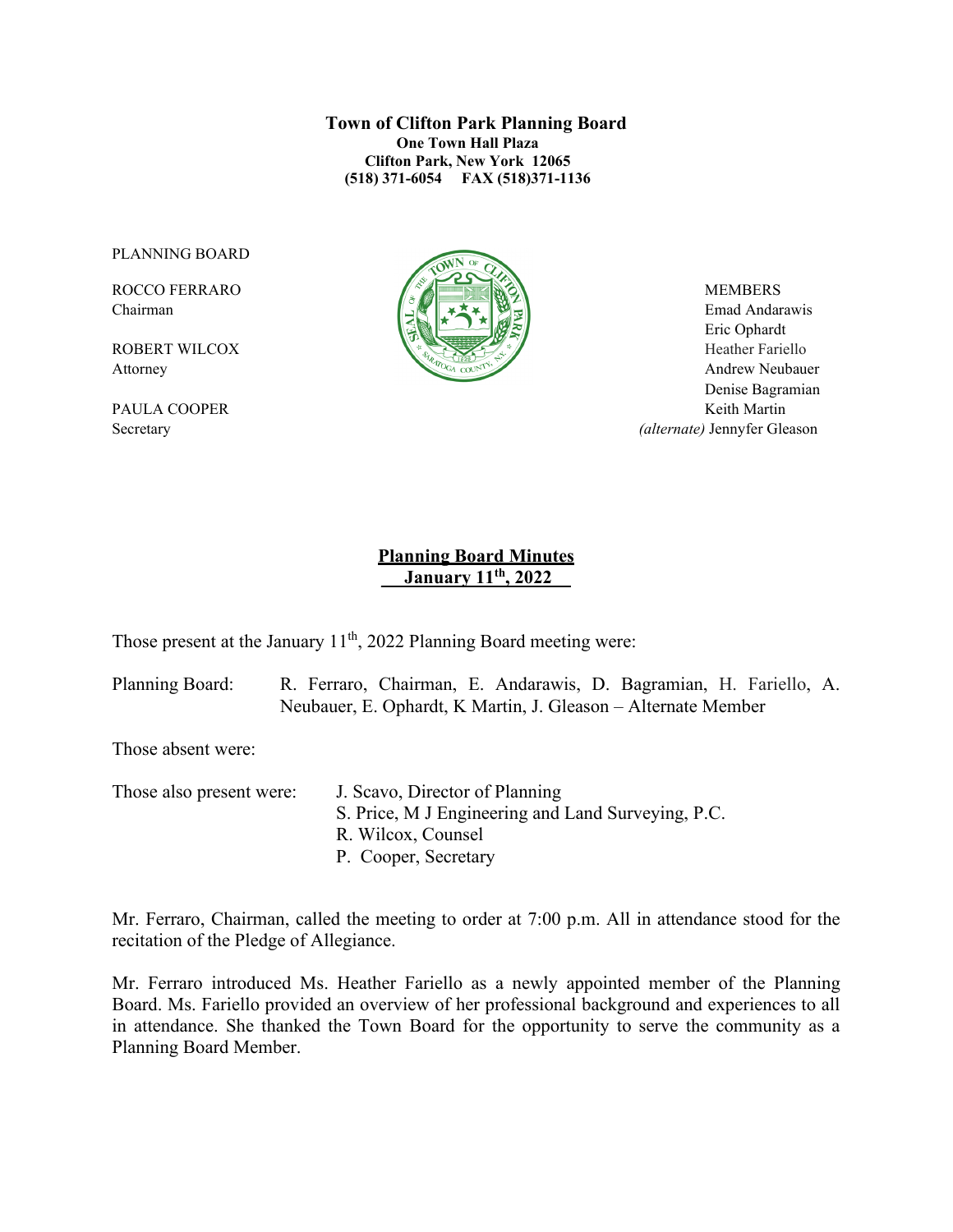#### **Minutes Approval:**

Ms. Bagramian moved, seconded by Mr. Andarawis, approval of the minutes of the December 14<sup>th</sup>, 2021 Planning Board meeting as written. The motion was carried 6-0, with Ms. Fariello abstaining from the vote.

### **Public Hearings:**

None

## **Old Business:**

### **2021-050 1640 Crescent Road 2 Lot Subdivision (Ballard)**

*Applicant is proposing to subdivide a 5 acre parcel into 2 single family residential lots, 1640 Crescent Rd, Zoned: R-1, Status: PB Final Review*  SBL: 288.-2-9 To be reviewed by: n/a Consultant: EDP Applicant: P. Ballard Last Seen on: 10-26-21

#### **Consultant/Applicant Presentation:**

Gavin Vuillaume – EDP – Mr. Vuillaume stated that this project was last presented in October of 2021. He stated that there are a few comments from staff and not many changes have been made to the plans. He stated that this is a 2 lot subdivision with approximately 5 acres divided into 3 parcels. He stated that lot 1 would have the existing home, lot 2 would is a new home proposal with a keyhole lot configuration, and lot 3 would be donated to the Town of Clifton Park for open space. Mr. Vuillaume stated that this lot is unique as it meets all of the setback requirements and other regulations and is special in character as the rear of the parcel, lot 3 would be donated to the Town. Mr. Vuillaume stated that some changes are that lot 1 has had variances granted by the ZBA and lot 2 has had the driveway moved to preserve vegetation. He stated that this is a mostly wooded property and that the applicant is planning to connect both homes to public sewer with a force main. Mr. Vuillaume stated that the Board has been given plans provided by Ms. Viggiani showing possible future trail connections for the rear parcel.

#### **Staff Comments:**

**Steve Myers, Director of Building and Development issued a memo dated 11/16/21 stating:**

• No further comments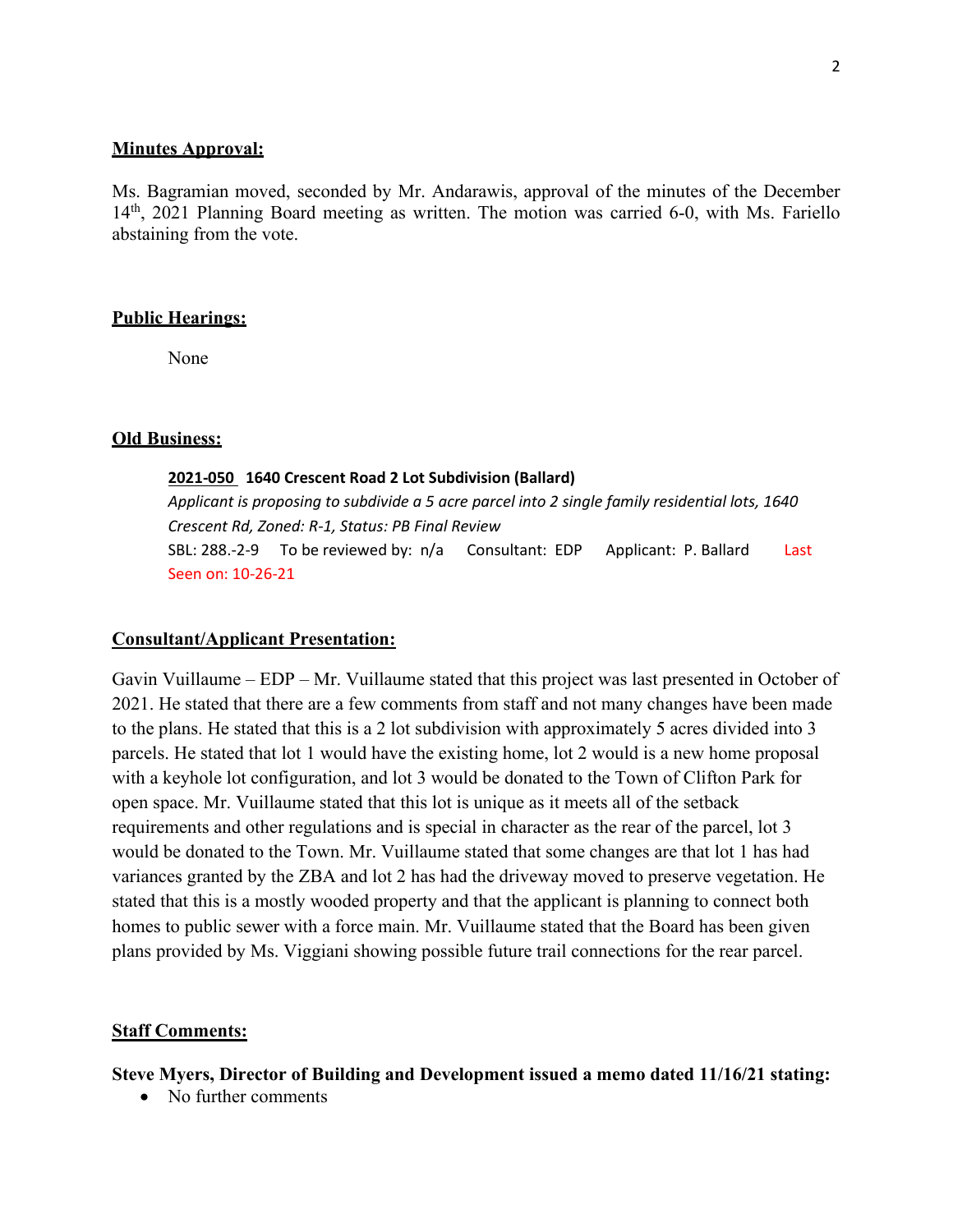## **Wade Schoenborn, Chief of the Bureau of Fire Prevention:**

1. No further comments

# **Scott Reese, Stormwater Management Technician issued a memo dated 11/19/21 with the following comments:**

**1.** No further stormwater comments

# **The Environmental Conservation Commission held a meeting on 11/16/21 and issued a memo recommending:**

1. In keeping with the recommendations and goals of the Town Comprehensive Plan, the Applicant should retain existing vegetation to the maximum extent practical and/or the use landscaping and grading to provide visual and auditory buffering between the project and adjacent roadways or other properties.

## **Jennifer Viggiani, Open Space Coordinator comment in an email dated 11/19/21:**

The Town of Clifton Park Open Space Committee met on November 10th, 2021, at Town Hall, and at their meeting, with the members present, they reviewed the Crescent Road 2 lot subdivision plans, and supported the acceptance of a conveyance of the nearly 3 acres of land proposed to be conveyed to the Town of Clifton Park for public park and natural area, acknowledging it is not a requirement. They identified the public values of the stream, the habitat and woodlands in between neighborhoods, and the connection to existing town-owned parkland/natural area to the south. Additionally, **they recommended the planning board request a 10-foot wide strip of land that connects northerly to connect to Crescent Road – for the community in the future to create the opportunity and potential to create a footpath and future trail route to connect to Crescent Road**.

#### **John Scavo, Director of Planning stated in an email:**

1. No further comments

#### **Professional Comments:**

**Walter Lippmann, P.E. of MJ Engineering in a letter dated 11/19/21 had the following comments which were read by Mr. Scott Price:** STATE ENVIRONMENTAL QUALITY REVIEW

1. No further comments. SHORT ENVIRONMENTAL ASSESSMENT FORM

2. No further comments.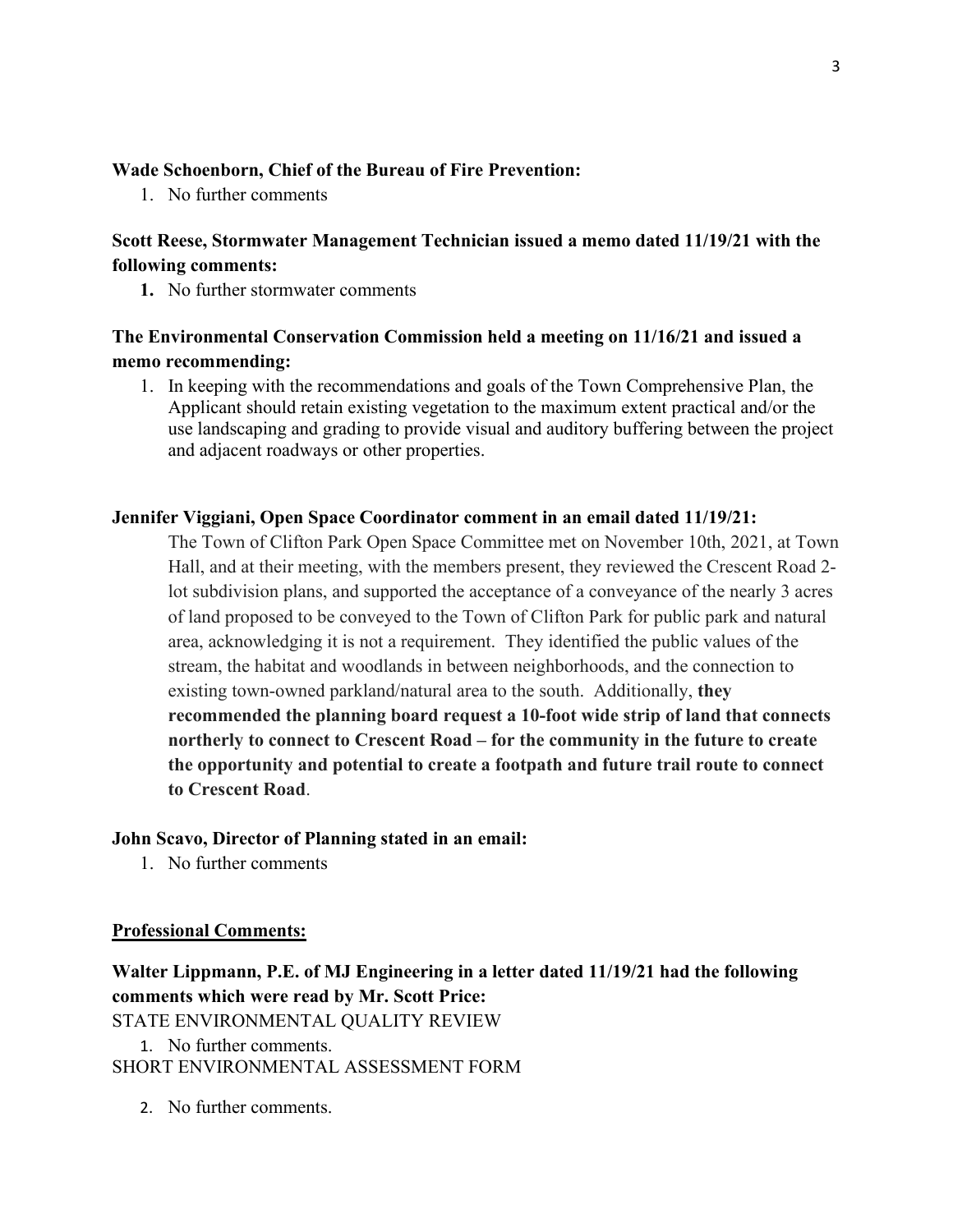#### SITE PLANS

3. All prior technical comments offered have been addressed

### **Public Comments:**

Anthony LaFleche – 21 Wheeler Drive – Mr. LaFleche asked about the trail connection and apologized for being late. Mr. Vuillaume stated that Ms. Viggiani stated that the connection could possibly be made at Crescent Road or the apartments that border the Town's property. Mr. LaFleche asked if the connection would be made by the applicant or by the Town. Mr. Vuillaume stated that he believes that it would be made at a later date by the Town. Mr. LaFleche stated that the apartment buildings are a perfect area to connect.

### **Planning Board Review:**

Mr. Martin stated that he is unclear of the trail connection potential. He stated that he was unable to download the map previously provided. Mr. Vuillaume gave Mr. Martin a map indicating the connections. Mr. Martin stated that he still feels that it is unclear where the Trails Committee would like to connect onto Crescent Road. Mr. Vuillaume stated they have a few potential possibilities with one being a future easement on this property. Mr. Martin stated that he does not like approving a keyhole lot based on a potential trail.

Mr. Ferraro stated that the Town owns surrounding properties to the south of the land to be donated and any donation would become a condition of approval upon Town acceptance. Mr. Ferraro stated that a trail can also make a connection from the subdivision to the west of this site to the apartment complex to the east on already Town owned land. He stated that the only gap would be connecting to Crescent Road. Mr. Martin stated he is relieved to hear that the Town owns the parcels adjacent to this site.

Mr. Andarawis asked if there could be a 10 foot easement to Crescent Road like Ms. Viggiani suggested. Mr. Vuillaume stated that this could be done for lot 2 but typically trails shouldn't be that close to someone's home, including the neighbor's homes. Mr. Andarawis stated that this is why he is struggling as there would be no connectivity to Crescent Road and he would like to see this.

Mr. Wilcox stated that according to the Code and Section 208-86, keyhole lots should only be approved in rare instances and only when unique physical conditions exist pertaining to the building of the project. He stated that he is concerned about this project meeting the standards of the Code and the Board setting precedence for future keyhole lots.

Mr. Ferraro stated that he has the same concerns that Mr. Wilcox stated about this property. He stated that he appreciates the land donation to the Town but does not foresee a trail connection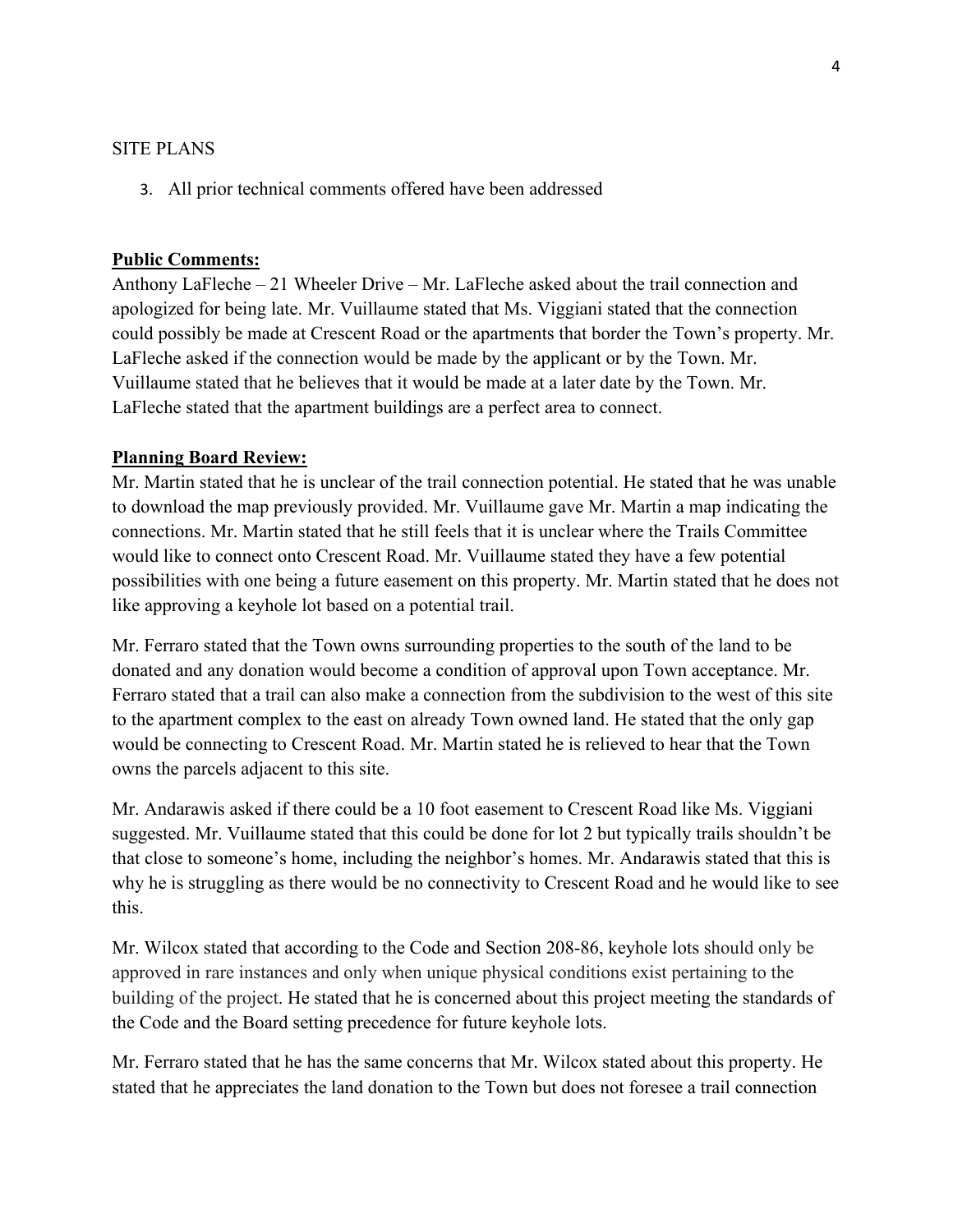north to Crescent Road. Mr. Ferraro also stated that he feels if a trail connection from the west to the apartment complex to the east was built, it would likely be further south on the land that is already under Town ownership. Mr. Ferraro stated that the characteristics of this lot is that it is a deep lot and raised concerns that other properties similar in the Town would want to create key hole lots as well and that he does not feel that this lot has the unique physical conditions as outlined and required in the code to warrant the creation of a key hole lot. Mr. Vuillaume stated that a benefit to the residents is that the neighbors know that there would be permanent green space bordering their property if the Town owned it.

Mr. Ophardt stated that he agrees with Mr. Vuillaume's statement, and this land is a benefit to the residents of Southwood Meadows and Fox Run. Mr. Ophardt stated that he feels that other keyhole lots in the Town have been approved with less benefit given to the Town.

Mr. Neubauer stated that the Open Space and Trails have given their recommendations as the Board requested. He feels that they would like to utilize the property with a 10 foot easement given to them by the property owner. Mr. Neubauer stated that he does not know about connectivity but that is the position of the Trails Committee and this may be 10 or more years down the road. Mr. Neubauer stated that he is concerned about the keyhole lot and the Code but he would be more supportive of this application if the 10 foot easement would become a condition. He stated that he is unsure if the donation makes this parcel unique or if it is just the characteristic of the whole lot. Mr. Wilcox stated that a Town benefit is not a part of the Code.

Mr. Martin questioned whether or not this would be an approved keyhole lot if the donation was not an option, however he is concerned about walking away from a donation like this.

Mr. Ferraro stated that there have been instances where the Town Board has decided not to take acceptance of a potentially donated land, so this is also an option that may occur. Mr. Ferraro stated that the value to the community needs to be looked at as well and there is a gap with no connectivity to Crescent Road which is still a concern. Ms. Bagramian agreed with the connectivity issue to Crescent Road as well. Mr. Vuillaume stated that the easement would be best on the west side going over the 2 proposed lots. Mr. Philip Ballard (owner) stated he would not be willing to have a 10 foot easement due to the proximity to the home and driveway and that a neighbor may not want it as well.

Mr. Ferraro stated that there are no unusual conditions in the lot itself. The board can give the applicant time to decide if they would like to grant the 10 foot easement; however, the easement would not guarantee an approval.

Ms. Bagramian asked if there are any wetlands on the property. Mr. Vuillaume stated that there are wetlands on either side of the stream that runs through the property. Ms. Bagramian stated that she feels that there is no benefit without the 10 foot easement from the donated parcel to Crescent Road and that she feels there is nothing unique about the property without this.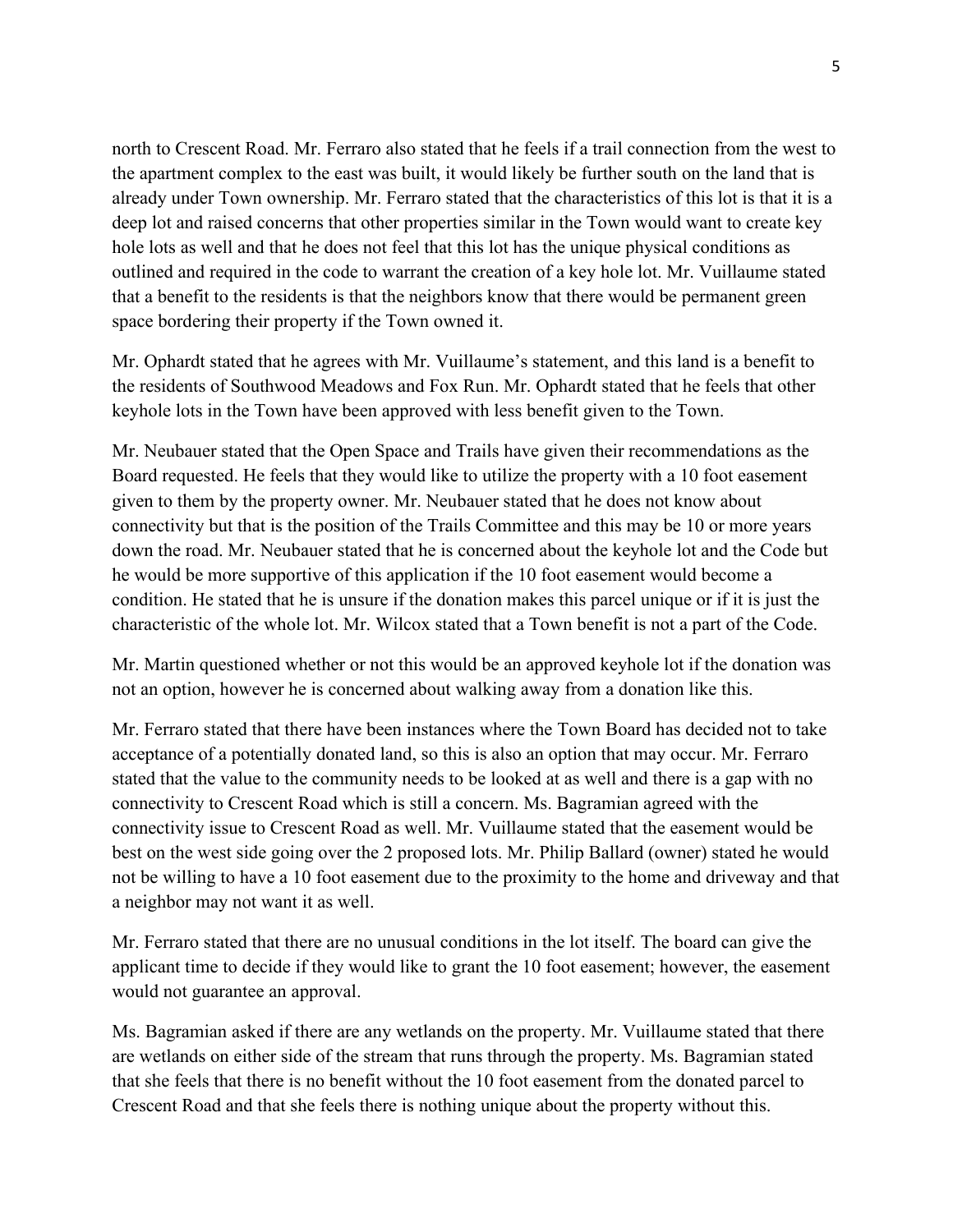Mr. Ballard stated that he feels that the uniqueness of his property changes every time he comes back before the Board. He stated that he is frustrated with the process and that there are no neighbors against this application as if there were they would be in attendance. Mr. Ballard stated that he is not willing to give a 10 foot easement for trails to access Crescent Road as he feels his donation is generous. Mr. Ballard stated that other keyhole lots in Town have been approved, such as Blue Barns Road, which had neighbors opposing it. Mr. Ferraro stated that the issues discussed at the last meeting were also about the Code and Trail connection and that the Board needs to look at the interpretation of the Code and impact to the community. Mr. Ferraro stated that he understands Mr. Ballard's frustrations but they need to look at the impact as well as codes.

Mr. Martin stated that he looked at the Code and stated it refers to unusual physical conditions of the code. Mr. Vuillaume stated that this is up to what an individual feels is unique and can be interpreted in many ways.

Mr. Ophardt asked if the 10 foot easement was brought up at the last meeting. Mr. Andarawis stated that the Open Space Trails Committee was asked for their input. Mr. Andarawis stated that their requested feedback included this 10 foot easement.

Mr. Andarawis stated that he does not feel that a 10 foot easement is feasible and that the project as a whole may not check all the boxes he needs to consider approval. Mr. Vuillaume stated that a physical condition is the land being donated is adjacent to the Town owned open space which makes it unique.

Mr. Ophardt stated that he feels the easement is not possible at this time, but there are lands to the east or west through adjoining properties owner that could someday be donated to access Crescent Road. He stated that this may not be accomplished with this project, but this property owner is being generous with this land. He stated that it could be years before the trail actually come into fruition and that he still supports this project.

Mr. Ophardt offered Resolution #01 of 2022, second by Mr. Neubauer, to waive the final hearing for this application for the 2 lot residential subdivision of 1640 Crescent Road, and to grant preliminary and final site plan approval conditioned upon satisfaction of all comments provided by the Planning Department, Town Designated Engineer, and all items listened in the final comment letter issued by the Planning Department.

## Conditions:

1. 2.97 acres of land at the rear of the property to be donated to the Town of Clifton Park.